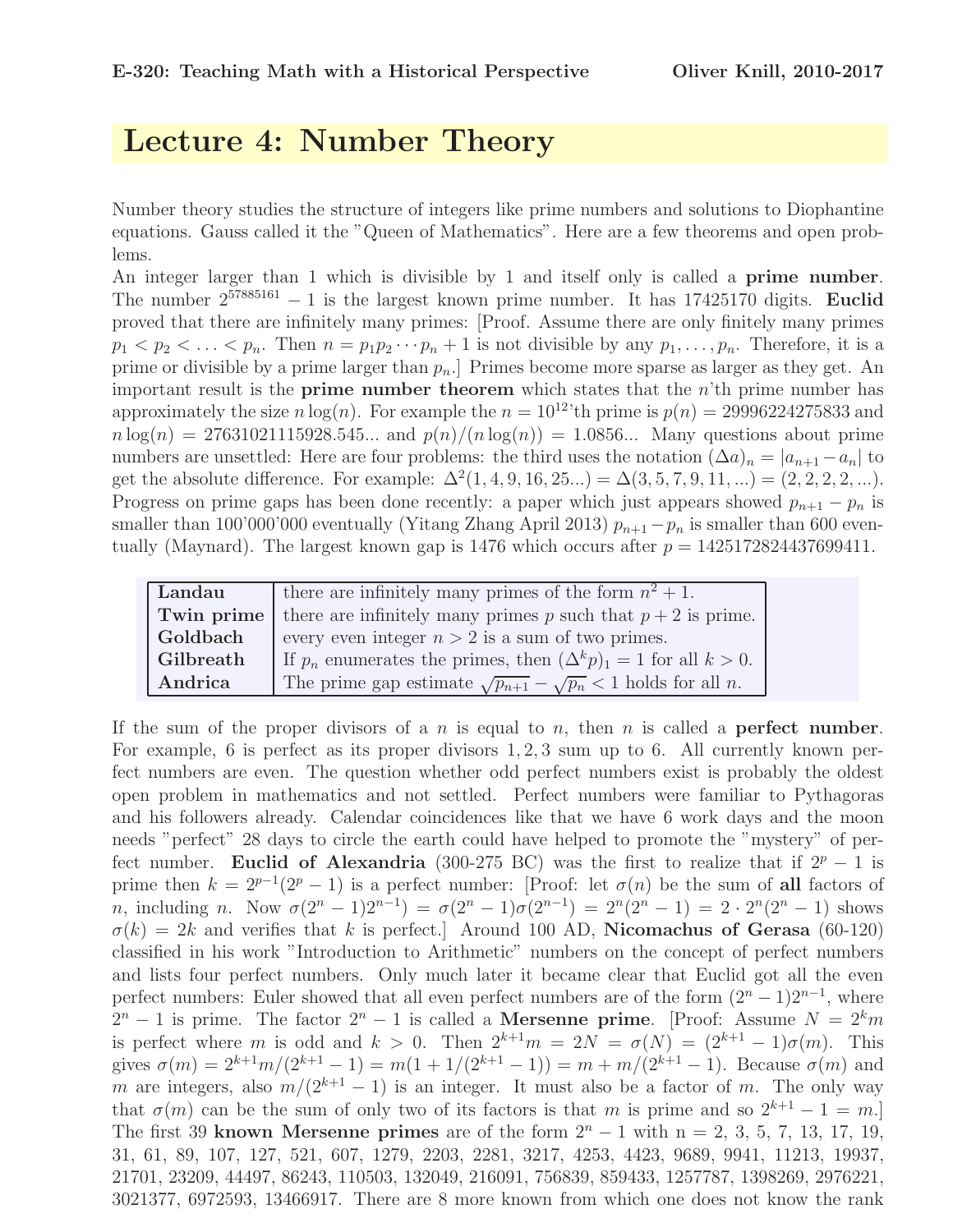of the corresponding Mersenne prime: n = 20996011, 24036583, 25964951, 30402457, 32582657, 37156667, 42643801,43112609,57885161. The last was found in January 2013 only. It is unknown whether there are infinitely many.

A polynomial equations for which all coefficients and variables are integers is called a Diophantine equation. The first Diophantine equation studied already by Babilonians is  $x^2 + y^2 = z^2$ . A solution  $(x, y, z)$  of this equation in positive integers is called a **Pythagorean triple**. For example, (3, 4, 5) is a Pythagorean triple. Since 1600 BC, it is known that all solutions to this equation are of the form  $(x, y, z) = (2st, s^2 - t^2, s^2 + t^2)$  or  $(x, y, z) = (s^2 - t^2, 2st, s^2 + t^2)$ , where s, t are different integers. [Proof. Either  $x$  or  $y$  has to be even because if both are odd, then the sum  $x^2 + y^2$  is even but not divisible by 4 but the right hand side is either odd or divisible by 4. Move the even one, say  $x^2$  to the left and write  $x^2 = z^2 - y^2 = (z - y)(z + y)$ , then the right hand side contains a factor 4 and is of the form  $4s^2t^2$ . Therefore  $2s^2 = z - y$ ,  $2t^2 = z + y$ . Solving for  $z, y$ gives  $z = s^2 + t^2$ ,  $y = s^2 - t^2$ ,  $x = 2st$ .]

Analyzing Diophantine equations can be difficult. Only 10 years ago, one has established that the Fermat equation  $x^n + y^n = z^n$  has no solutions with  $xyz \neq 0$  if  $n > 2$ . Here are some open problems for Diophantine equations. Are there nontrivial solutions to the following Diophantine equations?

| $x^6 + y^6 + z^6 + u^6 + v^6 = w^6$   x, y, z, u, v, w > 0 |                    |
|------------------------------------------------------------|--------------------|
| $x^5 + y^5 + z^5 = w^5$                                    | x, y, z, w > 0     |
| $x^k + y^k = n!z^k$                                        | $k \geq 2, n > 1$  |
| $x^a + y^b = z^c, a, b, c > 2$                             | $gcd(a, b, c) = 1$ |

The last equation is called Super Fermat. A Texan banker Andrew Beals once sponsored a prize of 100'000 dollars for a proof or counter example to the statement: "If  $x^p + y^q = z^r$  with  $p, q, r > 2$ , then  $gcd(x, y, z) > 1$ ."

Given a prime like 7 and a number n we can add or subtract multiples of 7 from  $n$  to get a number in  $\{0, 1, 2, 3, 4, 5, 6\}$ . We write for example  $19 = 12 \text{ mod } 7$  because 12 and 19 both leave the rest 5 when dividing by 7. Or  $5 * 6 = 2 \text{ mod } 7$  because 30 leaves the rest 2 when dividing by 7. The most important theorem in elementary number theory is Fermat's little theorem which tells that if a is an integer and p is prime then  $a^p - a$  is divisible by p. For example  $2^7 - 2 = 126$  is divisible by 7. [Proof: use induction. For  $a = 0$  it is clear. The binomial expansion shows that  $(a + 1)^p - a^p - 1$  is divisible by p. This means  $(a + 1)^p - (a + 1) = (a^p - a) + mp$  for some m. By induction,  $a^p - a$  is divisible by p and so  $(a + 1)^p - (a + 1)$ . An other beautiful theorem is Wilson's theorem which allows to characterize primes: It tells that  $(n-1)!+1$  is divisible by n if and only if n is a prime number. For example, for  $n = 5$ , we verify that  $4! + 1 = 25$  is divisible by 5. [Proof: assume *n* is prime. There are then exactly two numbers 1, -1 for which  $x^2 - 1$  is divisible by n. The other numbers in  $1, \ldots, n-1$  can be paired as  $(a, b)$  with  $ab = 1$ . Rearranging the product shows  $(n-1)! = -1$  modulo n. Conversely, if n is not prime, then  $n = km$  with  $k, m < n$  and  $(n-1)! = ...km$  is divisible by  $n = km$ .

The solution to systems of linear equations like  $x = 3 \pmod{5}$ ,  $x = 2 \pmod{7}$  is given by the Chinese remainder theorem. To solve it, continue adding 5 to 3 until we reach a number which leaves rest 2 to 7: on the list  $3, 8, 13, 18, 23, 28, 33, 38$ , the number 23 is the solution. Since 5 and 7 have no common divisor, the system of linear equations has a solution.

For a given n, how do we solve  $x^2 - yn = 1$  for the unknowns y, x? A solution produces a square root x of 1 modulo n. For prime n, only  $x = 1, x = -1$  are the solutions. For composite  $n = pq$ , more solutions  $x = r \cdot s$  where  $r^2 = -1$  mod p and  $s^2 = -1$  mod q appear. Finding x is equivalent to factor *n*, because the greatest common divisor of  $x^2 - 1$  and *n* is a factor of *n*. **Factoring** is difficult if the numbers are large. It assures that encryption algorithms work and that bank accounts and communications stay safe. Number theory, once the least applied discipline of mathematics has become one of the most applied one in mathematics.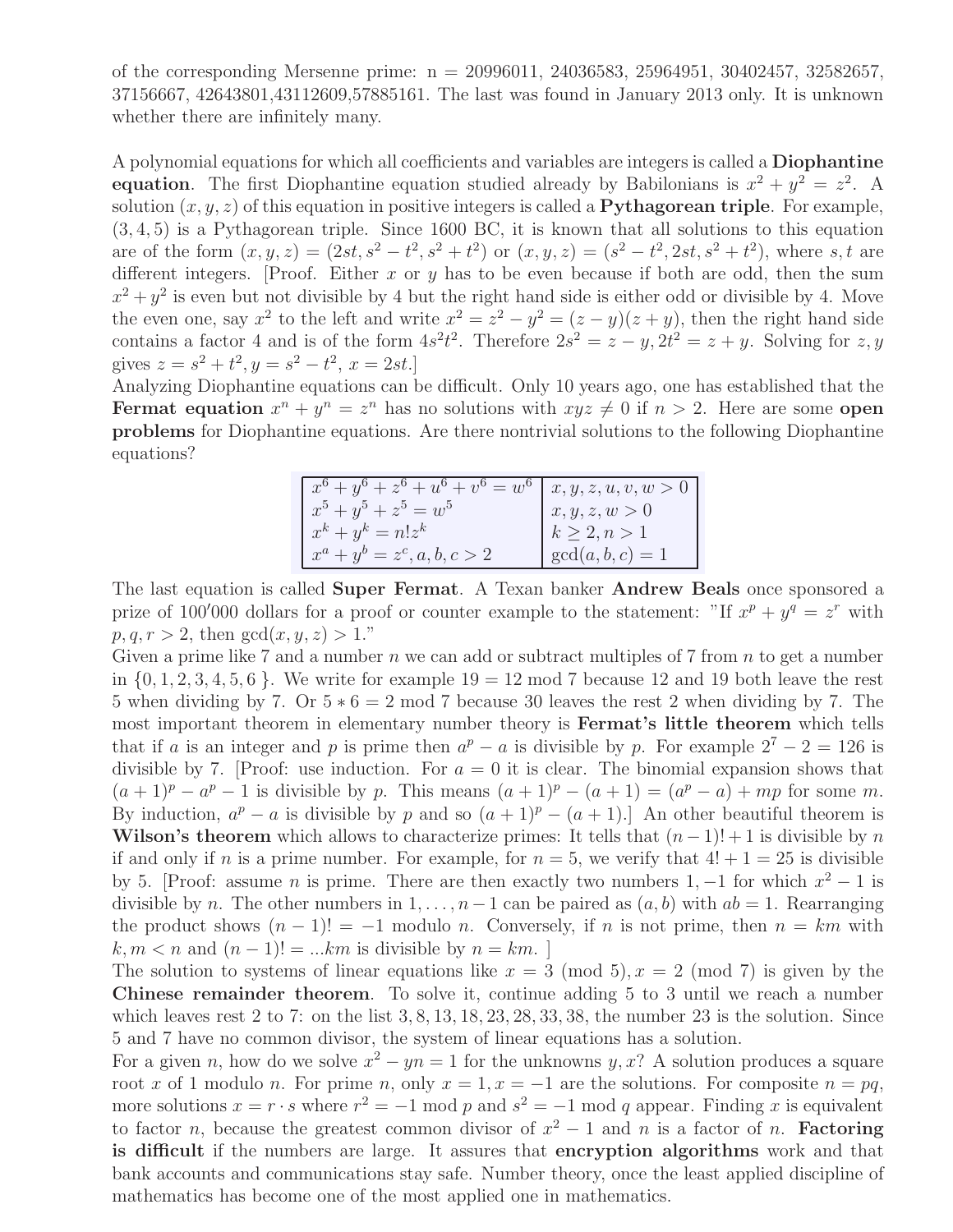# Lecture 4: Number Theory

#### Twin prime conjecture



There are infinitely many prime twins  $p, p + 2$ .

The first twin prime is  $(3, 5)$ . The largest known prime twins  $(p, p + 2)$  have been found in 2011. It is  $3756801695685 \cdot 2^{666669} \pm 1$ . There are analogue problems for cousin primes  $p, p+4$ , sexy primes  $p, p+6$  or **Germaine** primes, where  $p$ ,  $2p + 1$  are prime. Progress: we know that prime gaps of order 600 or smaller appear infinitely often. (Work of Zhang,Maynard,Tao)

#### Goldbach conjecture



Every even integer  $n > 2$  is a sum of two primes.

The Goldbach conjecture has been verified numerically until  $4.10^{18}$ . It is known that every sufficiently large odd number is the sum of 3 primes. One believes this "weak Goldbach conjecture" for 3 primes is true for every odd integer larger than 7.

# Andrica conjecture



The prime gap estimate  $\sqrt{p_{n+1}} - \sqrt{p_n} < 1$  holds.

For example  $\sqrt{p_{1000}} - \sqrt{p_{999}} = \sqrt{7919} - \sqrt{7907} = 0.067...$ An other prime gap estimate conjectures is Polignac's conjecture claiming that there are infinitely many prime gaps for every even number  $n$ . It is stronger than the twin prime conjecture. It includes for example the claim that there are infinitely many cousin primes or sexy primes. Legendre's conjecture claims that there exists a prime between any two perfect squares. Between  $16 = 4^2$  and  $25 = 5^2$ , there is the prime 23 for example.